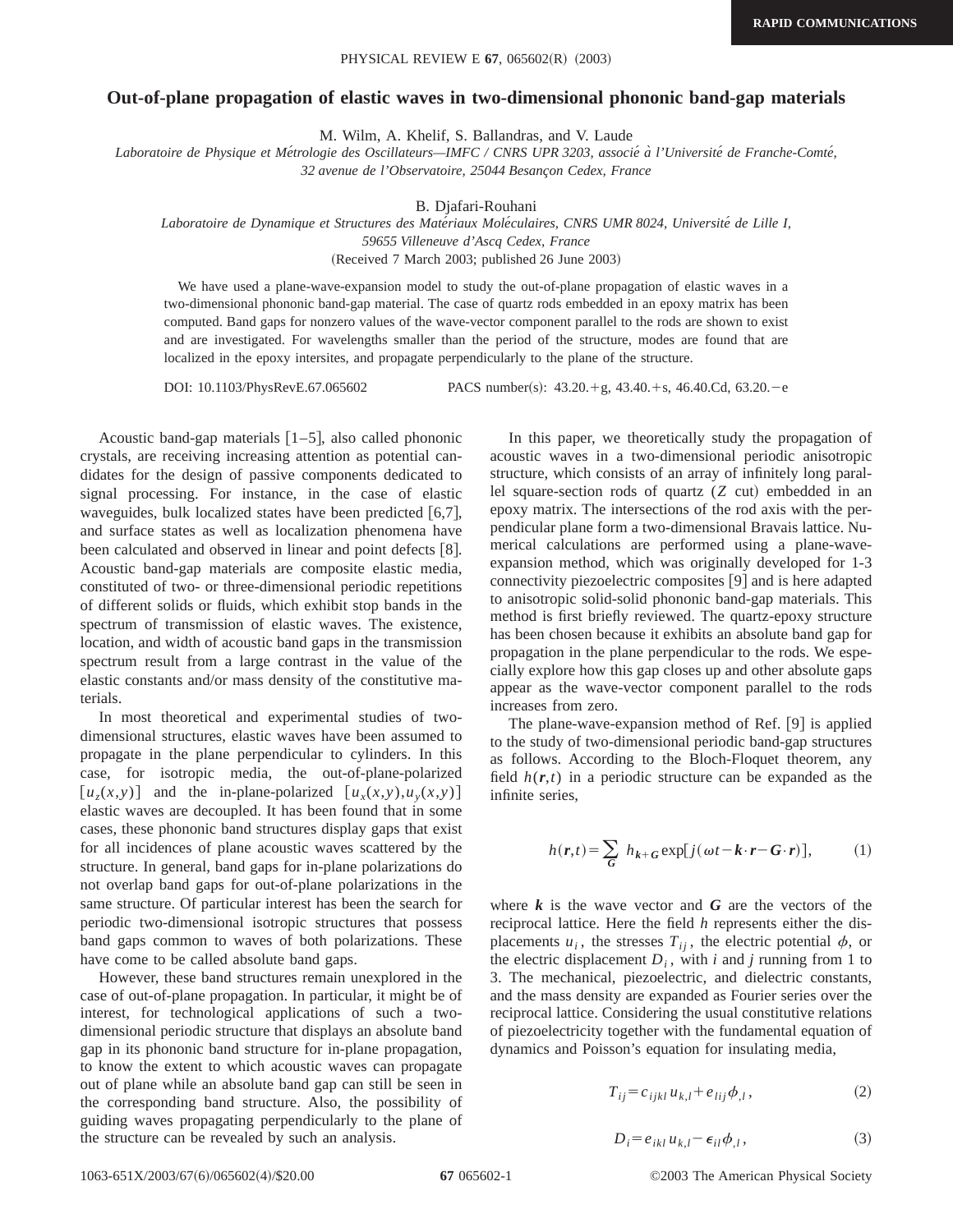|                          | Mass density<br>$\left(\frac{\text{kg}}{\text{m}^3}\right)$ | Elastic constants<br>$(10^{10} \text{ N/m}^2)$ |          |          |          |                 | Piezoelectric<br>constants $(C/m^2)$ |          | Dielectric constants<br>$(10^{-11} \text{ F/m})$ |                    |                             |
|--------------------------|-------------------------------------------------------------|------------------------------------------------|----------|----------|----------|-----------------|--------------------------------------|----------|--------------------------------------------------|--------------------|-----------------------------|
| Material                 |                                                             | $c_{11}$                                       | $c_{12}$ | $c_{13}$ | $c_{33}$ | $c_{44}$        | $c_{14}$                             | $e_{11}$ | $e_{14}$                                         | $\mathcal{E}_{11}$ | $\mathcal{E}_{33}^{\prime}$ |
| Quartz $(SiO2)$<br>Epoxy | 2648<br>142                                                 | 8.674<br>0.7537                                | 0.70     | 1.191    | 10.72    | 5.794<br>0.1482 | $-1.791$                             | 0.171    | $-0.0406$                                        | 3.92<br>3.8        | 4.103                       |

TABLE I. Material constants of quartz (crystal-lattice group 32) and epoxy. Only the independent constants are given for each material.

$$
\rho \frac{\partial^2 u_j}{\partial t^2} = T_{ij,i},\tag{4}
$$

$$
D_{i,i} = 0,\t\t(5)
$$

we define a generalized displacement vector *u*  $=(u_1, u_2, u_3, \phi)^T$  and generalized stress vectors  $T_i$  $=(T_{i1}, T_{i2}, T_{i3}, D_i)^T$ . Assuming *N* terms in the expansions, and considering the following vector notation  $\widetilde{\bm{T}}_i$  $=(T_{ik+G^1}, \ldots, T_{ik+G^N})^T$  and  $\tilde{u} = (u_{k+G^1}, \ldots, u_{k+G^N})^T$ , we obtain after some algebra  $[9]$  the very compact system

$$
j\ \widetilde{T}_i = A_{ij}\Gamma_j \widetilde{u} \quad (i = 1, 2, 3), \tag{6}
$$

$$
\omega^2 R \tilde{\boldsymbol{u}} = \Gamma_i(j \tilde{\boldsymbol{T}}_i), \tag{7}
$$

and the linear eigenvalue problem

$$
\omega^2 R \tilde{\boldsymbol{u}} = \Gamma_i A_{ij} \Gamma_j \tilde{\boldsymbol{u}}, \qquad (8)
$$

where *R* and  $A_{ij}$  are the spectral mass density and material constant matrices, respectively. The diagonal matrices  $\Gamma_i$ contain the components of the wave vector and of the reciprocal-lattice vectors. We use the orthogonality properties of the expansions to separate the independent spectral unknowns and set up the algebraic system. The modes of the periodic structures are obtained by solving the eigenvalue problem  $(8)$  for  $\omega$  as a function of the wave vector *k*. All computations in this study have been performed considering 100 terms  $(10\times10)$  *G* in each of the Fourier and Bloch-Floquet series, resulting in a  $400\times400$  eigenvalue problem. It was verified, by using more reciprocal-lattice vectors, that



FIG. 1. (a) Cross section of a biperiodic solid-solid phononic band-gap material, consisting of quartz rods in epoxy. (b) First Brillouin zone in the  $(k_x, k_y)$  plane.

the convergence is better than a few per cent for the first band gaps shown in Figs. 2 and 3. For higher frequencies, as considered in Fig. 4, the convergence degrades, although the essential features are conserved.

Figure  $1(a)$  displays the cross section of the structure considered in this work. The structure consists of quartz  $(Z \text{ cut})$ rods in an epoxy matrix (see material constants in Table I). The inclusions are arranged periodically on a square lattice and are assumed to have a square cross section so that the filling fraction  $(d/a)^2$  is 0.64. For instance, the width *d* of the inclusions is 80  $\mu$ m, with a lattice parameter *a* equal to 100  $\mu$ m. Figure 1(b) displays the first Brillouin zone associated with the Bravais lattice of Fig.  $1(a)$ .

Figure 2 shows the projected band structures in the  $(k_x, k_y)$  plane onto the reduced frequency  $fa$ , normalizedwave-vector,  $\gamma_z$ , plane, with  $\gamma_z = k_z a/2\pi$ . The white regions indicate absolute band gaps in the  $(k_x, k_y)$  plane. The width of the low-frequency band gap, labeled  $(a)$  in Fig. 2, is seen to increase quasimonotonically from zero with increasing  $\gamma_z$ . When  $\gamma_z$  increases, the width of gap (b) that exists from  $fa = 1500$  Hz m to  $fa = 2200$  Hz m initially increases until  $\gamma$ <sub>z</sub> $\approx$  0.15, then decreases and vanishes at  $\gamma$ <sub>z</sub> $\approx$  0.4. Gap (c) appears at  $\gamma$ <sub>z</sub> $\approx$  0.2 and vanishes at  $\gamma$ <sub>z</sub> $\approx$  0.9, while gap (d) exists from  $\gamma_z \approx 0.3$  to  $\gamma_z \approx 0.65$ .

In order to understand better the evolution of these gaps, Fig. 3 displays the phononic band structures in the first Brillouin zone for the high symmetry axis, i.e., along the



FIG. 2. Projection of the phononic band structures in the  $(k_x, k_y)$  plane onto the  $(k_z, f)$  plane. Numbers indicate the positions of particular branches labeled in Fig. 3. Delimited white regions indicate absolute stop bands in the  $(k_x, k_y)$  plane.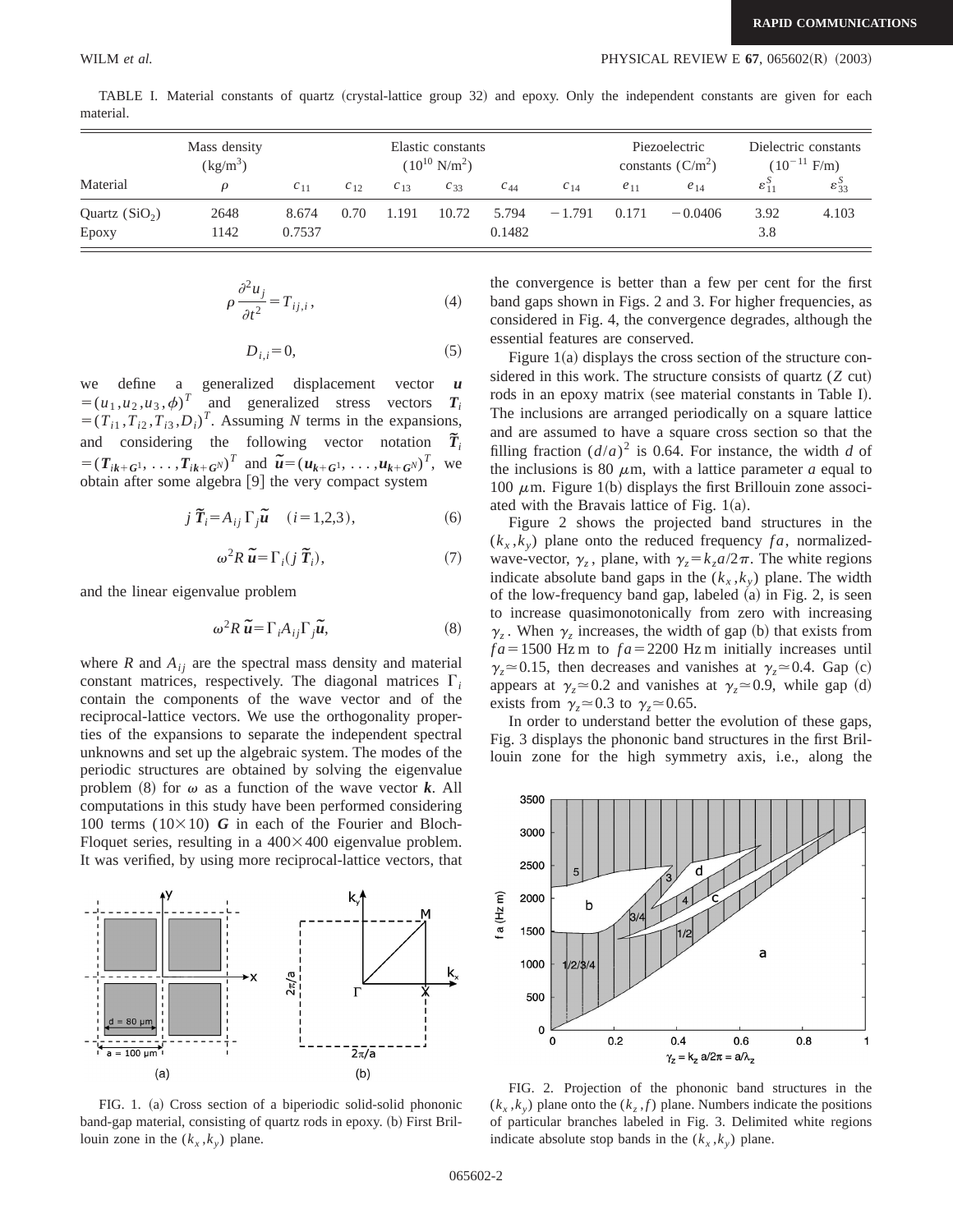

FIG. 3. Dispersion curves along the *M*-G-*X*-*M* path shown in Fig. 1(b), for (a)  $\gamma_z = 0$ , (b)  $\gamma_z = 0.25$ , and (c)  $\gamma_z = 0.4$ . The first five branches are numbered in the order of their appearance in the  $\gamma$  $=0$  dispersion diagram.

 $M-\Gamma$ -*X*-*M* path indicated in Fig. 1(b), calculated when the normalized wave vector  $\gamma_z = k_z a/2\pi$  equals 0, 0.25, and 0.4, respectively. Indeed, we have verified by numerical computation that the projection of such dispersion curves onto the



FIG. 4. Same as Fig. 2 but for an enlarged range of  $k_z$  values. Bulk-epoxy longitudinal and transverse modes are indicated.

 $(k, f)$  plane gives the same result as their projection for all wave vectors in the first Brillouin zone. The results for  $\gamma$ <sub>z</sub> =0.25 differ significantly from those for  $\gamma$ <sub>z</sub>=0. The most striking difference is that the dispersion curves for the lowest-frequency branches, in the case  $\gamma$ <sub>z</sub>=0.25, do not tend to zero anymore as both  $k_x$  and  $k_y$  tend to zero. Thus, a band gap below the first band opens up in the phononic band structure for nonzero  $\gamma_z$ , whose width increases as  $\gamma_z$  increases.

In Fig. 3, the first five branches were numbered in order to follow their evolution with increasing  $\gamma$ <sub>z</sub>. It can be seen that gap (b), which vanishes for  $\gamma_z \approx 0.4$ , is delimited by the first four branches and the fifth one. Simultaneously, gap  $(c)$ , which appears from  $\gamma \approx 0.2$ , is delimited by the first two branches and the fourth, since the third branch is now found at higher frequencies. Gap (d), which appears at  $\gamma$ <sup>*z*</sup>=0.3, is found between the third and fourth branches. In fact, the third and fourth branches cross each other as  $\gamma$ <sub>z</sub> increases from 0, so that the third branch is found at higher frequencies than the fourth one when  $\gamma$ <sub>z</sub> is larger than 0.3. Consequently, the three apparent gaps  $(a)$ – $(c)$  can be considered as a unique gap traversed by two acoustic modes.

Figure 4 is the same as Fig. 2 with an enlarged range of  $\gamma_z$ . It can be observed that for  $\gamma_z > 1$ , i.e., when the wavelength  $\lambda$ <sub>z</sub> along the *z* axis is smaller than the period of the structure, some quasilinear branches appear that are separated by gaps. If  $\gamma_z$  is held constant, these modes are flat branches in the  $(k_x, k_y)$  plane. Consequently, their group velocities  $(\partial \omega/\partial k_x, \partial \omega/\partial k_y)$  are zero in the  $(x, y)$  plane, and energy propagates along the rod axes. It has been verified by plotting their modal distribution that energy is localized in the epoxy matrix. Moreover, these branches seem to have an asymptotic behavior, i.e., they tend to the branch of the bulkepoxy transverse mode. Figure 4 also illustrates a property of the existence of gap  $(a)$ , as labeled in Fig. 2. There are no allowed states from zero up to a certain frequency when  $k_z$  is greater than zero. This is because the slowest wave in the structure is the bulk-epoxy transverse mode, irrespective of the values of  $k_x$  and  $k_y$ . Then gap (a) always exists, and extends at least over the triangle below the bulk-epoxy